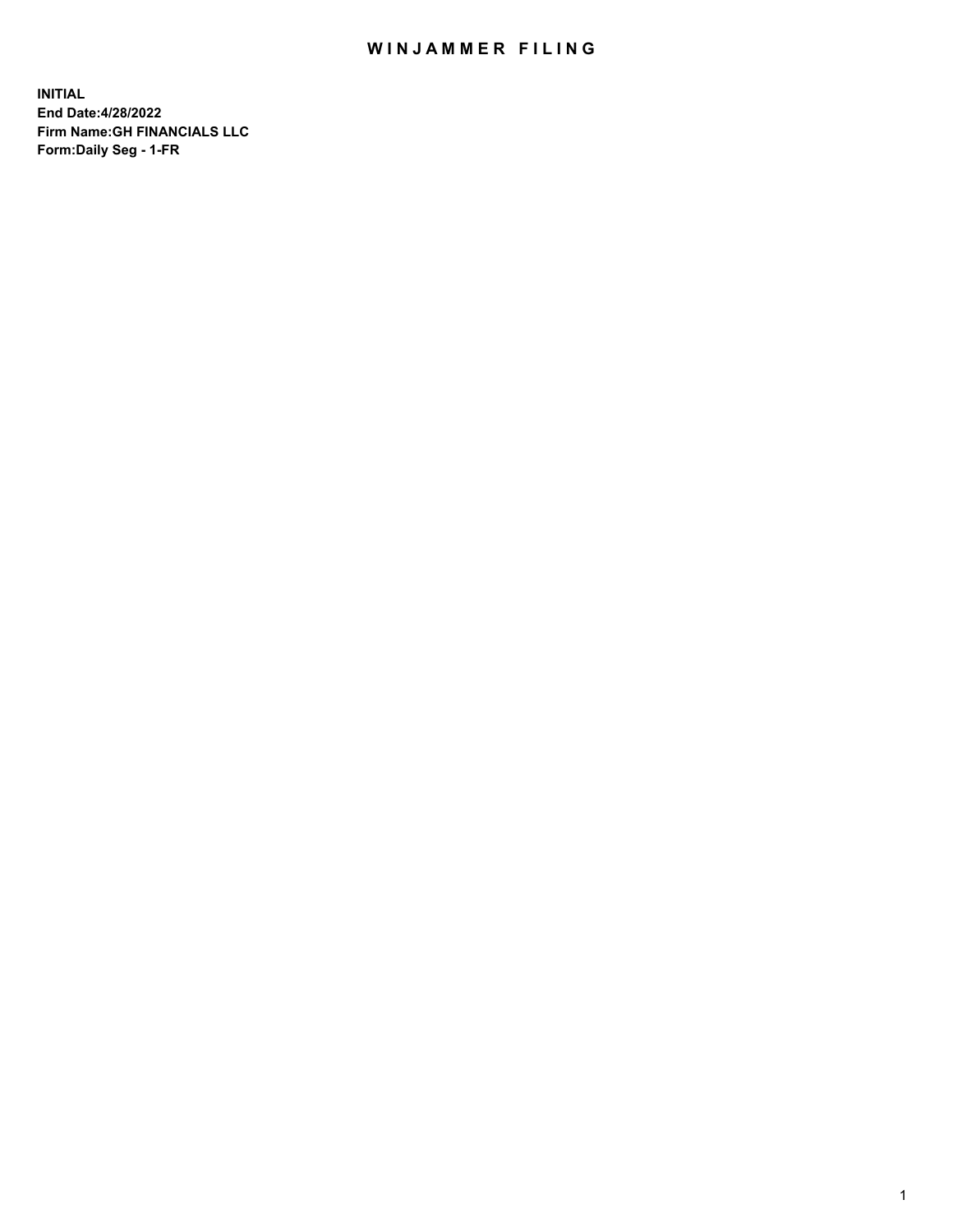## **Daily Segregation - Cover Page** Name of Company **GH FINANCIALS LLC** [0010] Contact Name **Wilson Gambrel** [0040] Contact Phone Number **3125440316** [0060] Contact Email Address **wilson.gambrel@ghfinancials.co m** [0065] FCM's Customer Segregated Funds Residual Interest Target (choose one): a. Minimum dollar amount: ; or **5,200,000** [8930] b. Minimum percentage of customer segregated funds required:% ; or **0** [8940] c. Dollar amount range between:and; or **0** [8950] **0** [8951] d. Percentage range of customer segregated funds required between:% and%. **0** [8960] **0** [8961] FCM's Customer Secured Amount Funds Residual Interest Target (choose one): a. Minimum dollar amount: ; or **280,000** [8970] b. Minimum percentage of customer secured funds required:% ; or **0** [8980] c. Dollar amount range between:and; or **0** [8990] **0** [8991] d. Percentage range of customer secured funds required between:% and%. **0** [9000] **0** [9001] FCM's Cleared Swaps Customer Collateral Residual Interest Target (choose one): a. Minimum dollar amount: ; or **0** [9010] b. Minimum percentage of cleared swaps customer collateral required:% ; or **0** [9020] c. Dollar amount range between:and; or **0** [9030] **0** [9031]

d. Percentage range of cleared swaps customer collateral required between:% and%. **0** [9040] **0** [9041]

Attach supporting documents CH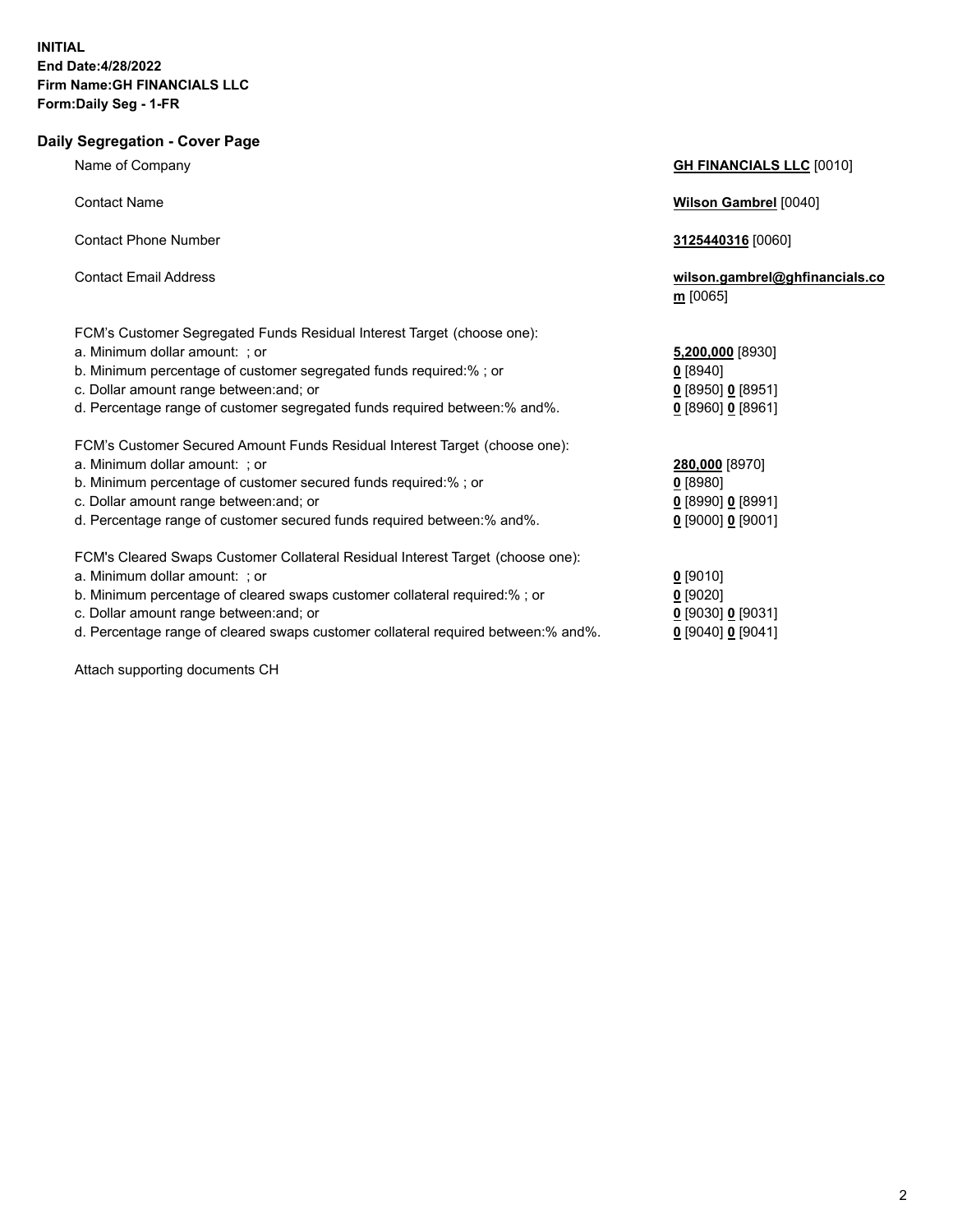## **Daily Segregation - Secured Amounts**

|     | Foreign Futures and Foreign Options Secured Amounts                                                        |                           |
|-----|------------------------------------------------------------------------------------------------------------|---------------------------|
|     | Amount required to be set aside pursuant to law, rule or regulation of a foreign                           | $0$ [5605]                |
|     | government or a rule of a self-regulatory organization authorized thereunder                               |                           |
| 1.  | Net ledger balance - Foreign Futures and Foreign Option Trading - All Customers                            |                           |
|     | A. Cash                                                                                                    | 5,834,850 [5615]          |
|     | B. Securities (at market)                                                                                  | 0[5617]                   |
| 2.  | Net unrealized profit (loss) in open futures contracts traded on a foreign board of trade                  | 70,102 [5625]             |
| 3.  | Exchange traded options                                                                                    |                           |
|     | A. Market value of open option contracts purchased on a foreign board of trade                             | $0$ [5635]                |
|     | B. Market value of open contracts granted (sold) on a foreign board of trade                               | $0$ [5637]                |
| 4.  | Net equity (deficit) (add lines 1. 2. and 3.)                                                              | 5,904,952 [5645]          |
| 5.  | Account liquidating to a deficit and account with a debit balances - gross amount                          | 0[5651]                   |
|     | Less: amount offset by customer owned securities                                                           | 0 [5652] 0 [5654]         |
| 6   | Amount required to be set aside as the secured amount - Net Liquidating Equity                             | 5,904,952 [5655]          |
|     | Method (add lines 4 and 5)                                                                                 |                           |
| 7.  | Greater of amount required to be set aside pursuant to foreign jurisdiction (above) or line                | 5,904,952 [5660]          |
|     | 6.                                                                                                         |                           |
|     | FUNDS DEPOSITED IN SEPARATE REGULATION 30.7 ACCOUNTS                                                       |                           |
| 1.  | Cash in Banks                                                                                              |                           |
|     | A. Banks located in the United States                                                                      | 3,685,481 [5700]          |
|     | B. Other banks qualified under Regulation 30.7                                                             | 0 [5720] 3,685,481 [5730] |
| 2.  | Securities                                                                                                 |                           |
|     | A. In safekeeping with banks located in the United States                                                  | $0$ [5740]                |
|     | B. In safekeeping with other banks qualified under Regulation 30.7                                         | 0 [5760] 0 [5770]         |
| 3.  | Equities with registered futures commission merchants                                                      |                           |
|     | A. Cash                                                                                                    | $0$ [5780]                |
|     | <b>B.</b> Securities                                                                                       | $0$ [5790]                |
|     | C. Unrealized gain (loss) on open futures contracts                                                        | $0$ [5800]                |
|     | D. Value of long option contracts                                                                          | $0$ [5810]                |
|     | E. Value of short option contracts                                                                         | 0 [5815] 0 [5820]         |
| 4.  | Amounts held by clearing organizations of foreign boards of trade                                          |                           |
|     | A. Cash                                                                                                    | $0$ [5840]                |
|     | <b>B.</b> Securities                                                                                       | $0$ [5850]                |
|     |                                                                                                            |                           |
|     | C. Amount due to (from) clearing organization - daily variation                                            | 0[5860]                   |
|     | D. Value of long option contracts                                                                          | $0$ [5870]                |
|     | E. Value of short option contracts                                                                         | 0 [5875] 0 [5880]         |
| 5.  | Amounts held by member of foreign boards of trade                                                          |                           |
|     | A. Cash                                                                                                    | 3,688,546 [5900]          |
|     | <b>B.</b> Securities                                                                                       | $0$ [5910]                |
|     | C. Unrealized gain (loss) on open futures contracts                                                        | 70,102 [5920]             |
|     | D. Value of long option contracts                                                                          | $0$ [5930]                |
|     | E. Value of short option contracts                                                                         | 0 [5935] 3,758,648 [5940] |
| 6.  | Amounts with other depositories designated by a foreign board of trade                                     | $0$ [5960]                |
| 7.  | Segregated funds on hand                                                                                   | $0$ [5965]                |
| 8.  | Total funds in separate section 30.7 accounts                                                              | <u>7,444,129</u> [5970]   |
| 9.  | Excess (deficiency) Set Aside for Secured Amount (subtract line 7 Secured Statement<br>Page 1 from Line 8) | 1,539,177 [5680]          |
| 10. | Management Target Amount for Excess funds in separate section 30.7 accounts                                | 280,000 [5980]            |
| 11. | Excess (deficiency) funds in separate 30.7 accounts over (under) Management Target                         | 1,259,177 [5985]          |
|     |                                                                                                            |                           |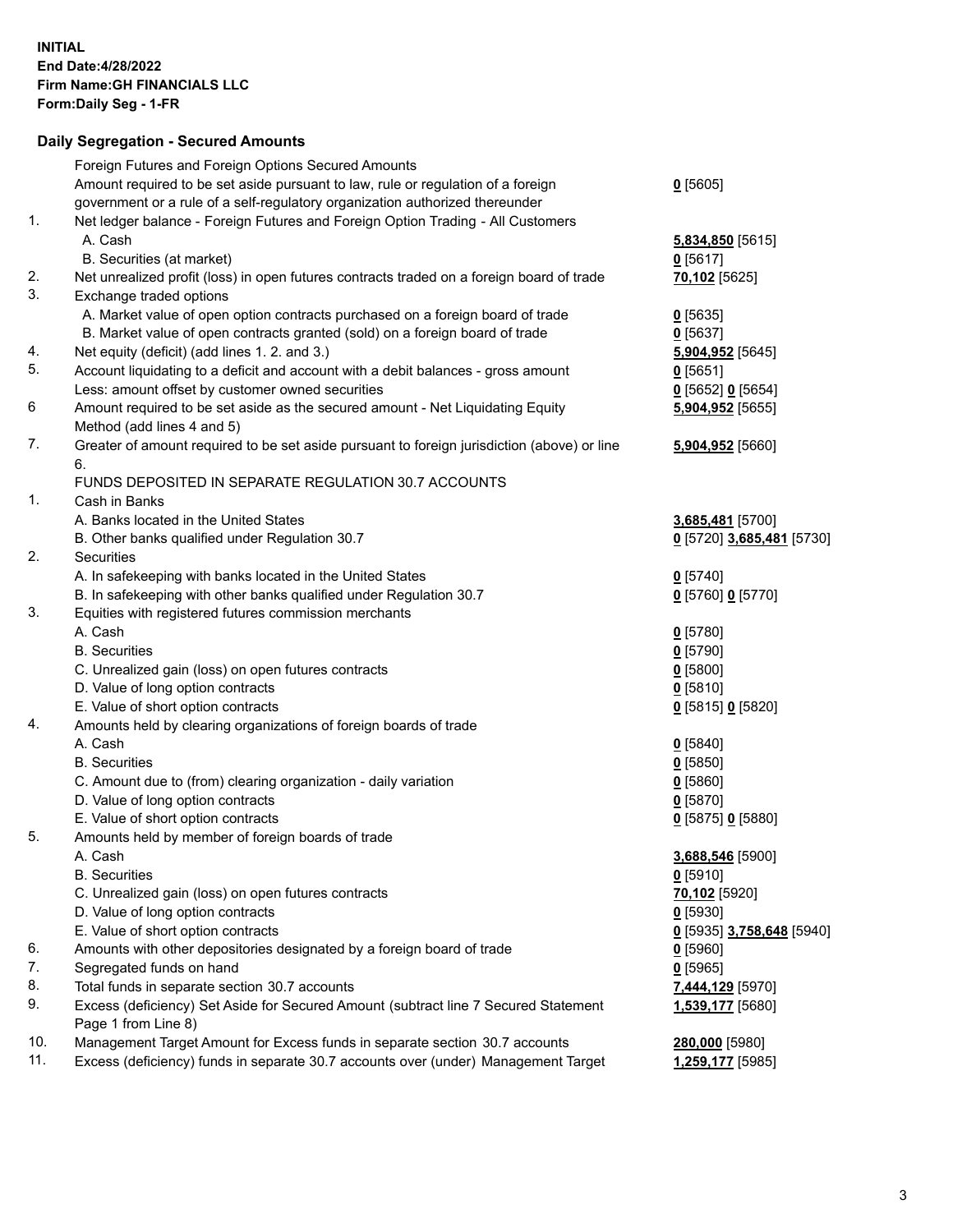|     | Daily Segregation - Segregation Statement                                           |                            |
|-----|-------------------------------------------------------------------------------------|----------------------------|
|     | SEGREGATION REQUIREMENTS (Section 4d(2) of the CEAct)                               |                            |
| 1.  | Net ledger balance                                                                  |                            |
|     | A. Cash                                                                             | 177,831,743 [5000]         |
|     | B. Securities (at market)                                                           | $0$ [5010]                 |
| 2.  | Net unrealized profit (loss) in open futures contracts traded on a contract market  | $-5,959,096$ [5020]        |
| 3.  | Exchange traded options                                                             |                            |
|     | A. Market value of open option contracts purchased on a contract market             | 5,222,134 [5030]           |
|     | B. Market value of open option contracts granted (sold) on a contract market        | $-6,121,651$ [5040]        |
| 4.  | Net Equity (deficit) (add lines 1, 2, and 3)                                        | 170,973,130 [5050]         |
| 5.  | Accounts liquidating to a deficit and accounts with                                 |                            |
|     | debit balances - gross amount                                                       | $0$ [5060]                 |
|     | Less: amount offset by customer owned securities                                    | 0 [5070] 0 [5080]          |
| 6.  | Amount required to be segregated (add lines 4 and 5)                                | 170,973,130 [5090]         |
|     | FUNDS IN SEGREGATED ACCOUNTS                                                        |                            |
| 7.  | Deposited in segregated funds bank accounts                                         |                            |
|     | A. Cash                                                                             | 10,512,536 [5100]          |
|     | B. Securities representing investment of customers' funds (at market)               | $0$ [5110]                 |
|     | C. Securities held for particular customers or option customers in lieu of cash (at | $0$ [5120]                 |
|     | market)                                                                             |                            |
| 8.  | Margins on deposit with derivatives clearing organizations of contract markets      |                            |
|     | A. Cash                                                                             | 177,149,964 [5130]         |
|     | B. Securities representing investment of customers' funds (at market)               | $0$ [5140]                 |
|     | C. Securities held for particular customers or option customers in lieu of cash (at | $0$ [5150]                 |
|     | market)                                                                             |                            |
| 9.  | Net settlement from (to) derivatives clearing organizations of contract markets     | -587,051 <sub>[5160]</sub> |
| 10. | Exchange traded options                                                             |                            |
|     | A. Value of open long option contracts                                              | 5,222,134 [5170]           |
|     | B. Value of open short option contracts                                             | $-6,121,651$ [5180]        |
| 11. | Net equities with other FCMs                                                        |                            |
|     | A. Net liquidating equity                                                           | 3,570,230 [5190]           |
|     | B. Securities representing investment of customers' funds (at market)               | $0$ [5200]                 |
|     | C. Securities held for particular customers or option customers in lieu of cash (at | $0$ [5210]                 |
|     | market)                                                                             |                            |
| 12. | Segregated funds on hand                                                            | $0$ [5215]                 |
| 13. | Total amount in segregation (add lines 7 through 12)                                | 189,746,162 [5220]         |
| 14. | Excess (deficiency) funds in segregation (subtract line 6 from line 13)             | 18,773,032 [5230]          |
| 15. | Management Target Amount for Excess funds in segregation                            | $5,200,000$ [5240]         |
| 16. | Excess (deficiency) funds in segregation over (under) Management Target Amount      | 13,573,032 [5250]          |
|     | <b>Excess</b>                                                                       |                            |